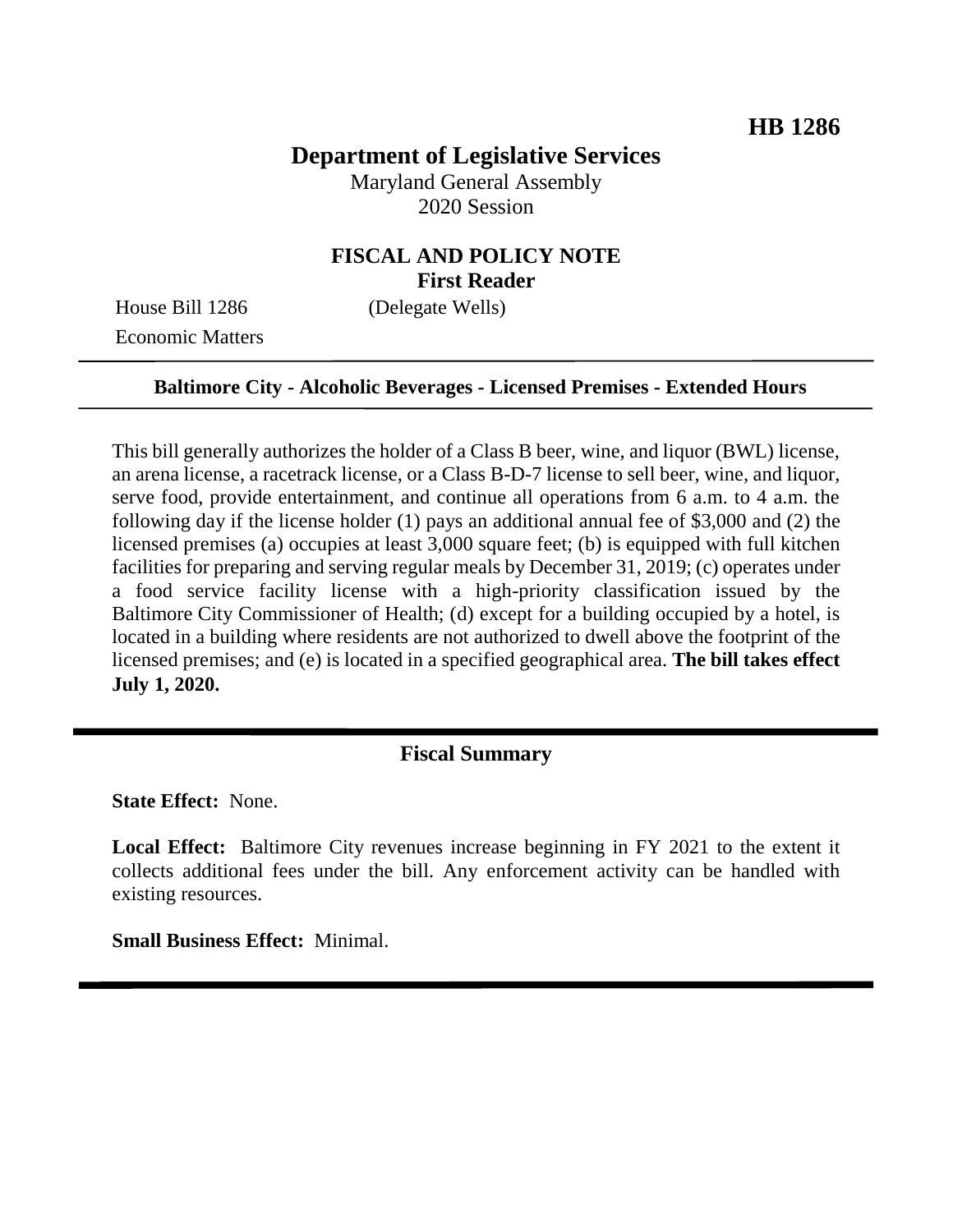## **Analysis**

### **Current Law:**

*Class B BWL License:* A Class B BWL license authorizes the holder to sell beer, wine, and liquor at a hotel or restaurant for on- or off-premises consumption. Annual license fees are \$1,320 for a licensed premises with a seating capacity of up to 200 and \$1,800 for a licensed premises with a seating capacity of more than 200. A license holder must annually pay an additional \$500 fee to provide live entertainment and/or a \$200 fee to provide outdoor table service. With specified exceptions, the hours of sale are from 6 a.m. to 2 a.m.

*Arena License:* An arena license authorizes the holder to sell beer, wine, and liquor by the drink and by the bottle within the arena from one or more outlets for on-premises consumption. "Arena" means an athletic facility, an auditorium, a banquet hall, a catering hall, a concert facility, a theater, or a stadium. A licensed arena must have a minimum capital investment, not including any real property, of \$1,000,000 and a minimum capacity of 1,000 people as determined by the Baltimore City Fire Department. The annual license fee is \$12,000. A license holder must annually pay an additional \$500 fee to provide live entertainment and/or a \$200 fee to provide outdoor table or cafe service.

*Racetrack License:* A racetrack license authorizes the holder to sell beer, wine, and liquor at one or more locations in the confines of the racing park. The license fee is \$55 for each day that the racing park is open and operating. A license holder must annually pay an additional \$500 fee to provide live entertainment and/or a \$200 fee to provide outdoor table or cafe service.

*Class B-D-7 License:* The board may issue a Class B-D-7 license if it determines, upon consideration of the number of beer, wine, and liquor outlets in the affected area and the outlets' days of sale, that the license is reasonably necessary for public convenience. A Class B-D-7 license authorizes the licensee to sell beer, wine, and liquor for on- and off-premises consumption. With specified exceptions, the hours of sale are from 6 a.m. to 2 a.m. the following day.

*General Restriction on Hours of Sale:* A licensed establishment generally may not permit consumption between 2 a.m. and 6 a.m. except as otherwise specified.

**Background:** According to the Comptroller's Office, in fiscal 2019, there were 1,208 alcoholic beverages licenses issued in Baltimore City.

**Local Fiscal Effect:** For each establishment that takes advantage of the bill's provisions, Baltimore City revenues increase by \$3,000 annually.

HB 1286/ Page 2